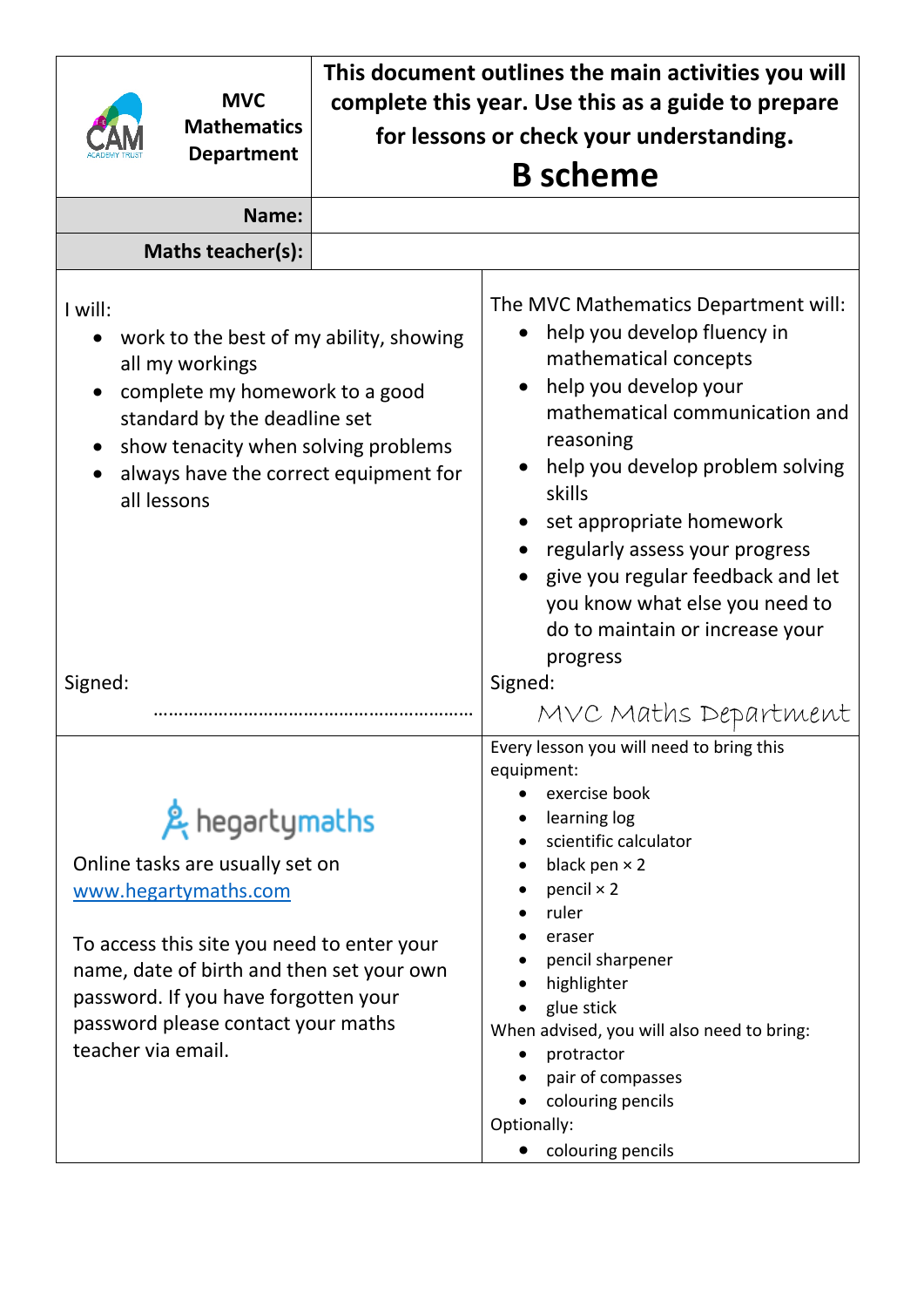|        | <b>HW</b> | <b>Objectives Autumn</b>                                                                                                                           | <b>Hegarty Tasks</b> |  |  |  |  |
|--------|-----------|----------------------------------------------------------------------------------------------------------------------------------------------------|----------------------|--|--|--|--|
|        |           | Order any decimals and put them on a number line                                                                                                   | 46                   |  |  |  |  |
|        |           | Do calculations in the right order, and use brackets (BIDMAS)                                                                                      | 120                  |  |  |  |  |
|        |           | Order negative numbers and put them on a number line                                                                                               | 37                   |  |  |  |  |
|        |           | Add and subtract negative numbers                                                                                                                  | 39, 40               |  |  |  |  |
|        |           | Explain and work out the Lowest Common Multiple (LCM) and Highest                                                                                  | 31                   |  |  |  |  |
|        |           | Common Factor (HCF) of a pair of numbers                                                                                                           |                      |  |  |  |  |
| BNum1  |           | Recognise prime numbers up to 100                                                                                                                  | 34                   |  |  |  |  |
|        |           | Recognise numbers that have particular properties, such as square numbers,                                                                         | 28                   |  |  |  |  |
|        |           | triangular numbers, cube numbers, multiples of 3 etc, factors of 20 etc                                                                            |                      |  |  |  |  |
|        |           | order, ascending, descending, order of operations, operation, add, plus, sum, subtract, take away (NOT                                             |                      |  |  |  |  |
|        |           | minus!), multiply, times, of, divide, share, brackets, BIDMAS, calculate, evaluate, expression, negative, positive,                                |                      |  |  |  |  |
|        |           | lowest common multiple, LCM, highest common factor, HCF, prime, cube, square, triangular number, factor,                                           |                      |  |  |  |  |
|        |           | multiple, product of prime factors, LCM, HCF                                                                                                       |                      |  |  |  |  |
|        |           | Explain the meaning of term, expression, algebraic                                                                                                 | 154                  |  |  |  |  |
|        |           | Write an expression that uses letters for numbers I don't know                                                                                     | 151, 152, 153        |  |  |  |  |
|        |           | Write "I think of a number" expressions as number machines and algebra                                                                             | 151, 152, 153        |  |  |  |  |
| BAIg1  |           | Work out an expression if I'm told what the numbers represent eg if $a = 2$ and                                                                    | 780, 781             |  |  |  |  |
|        |           | $b = 4$ , work out $2a + 3b$ (substitution)                                                                                                        |                      |  |  |  |  |
|        |           | Simplify expressions by collecting like terms eg $3a - 2b + 4a - 6b$                                                                               | 156                  |  |  |  |  |
|        |           | term, expression, algebraic, order of operations, operation, evaluate, BODMAS, BIDMAS, number machine,<br>substitute, collect like terms, simplify |                      |  |  |  |  |
|        |           | Angle facts: "angles around a point add to 360°"                                                                                                   | 812, 477             |  |  |  |  |
|        |           |                                                                                                                                                    | 485, 480             |  |  |  |  |
|        |           | Angle facts: "angles on a straight line add to 1800"                                                                                               |                      |  |  |  |  |
|        |           | Angle facts: "angles in a triangle add to 180°"                                                                                                    |                      |  |  |  |  |
|        |           | Angle facts: "Vertically opposite angles are equal"                                                                                                |                      |  |  |  |  |
|        |           | Show a shape tessellates                                                                                                                           |                      |  |  |  |  |
| BGeom1 |           | Use a protractor to draw any angle (including reflex)                                                                                              | 461                  |  |  |  |  |
|        |           | Construct a triangle given two sides and the angle between them                                                                                    | 683                  |  |  |  |  |
|        |           | Construct a triangle given two angles and the side between them                                                                                    | 683                  |  |  |  |  |
|        |           | vertex, angle, side, line segments, angle facts, calculate, triangle, angles at a point, angles in a triangle,                                     |                      |  |  |  |  |
|        |           | vertically opposite angles, reason, tessellation, measure, construct, sketch                                                                       |                      |  |  |  |  |
|        |           | Write a hypothesis                                                                                                                                 |                      |  |  |  |  |
|        |           | Know the difference between quantitative and qualitative data                                                                                      | 393                  |  |  |  |  |
|        |           | Draw and interpret line graphs                                                                                                                     | 425                  |  |  |  |  |
| BData1 |           | Draw and interpret bar graphs, including with dual bars                                                                                            | 425                  |  |  |  |  |
|        |           | quantitative (numerical) data, qualitative (non-numerical) data, hypothesis, line graph, bar chart, misleading                                     |                      |  |  |  |  |
|        |           | graph, composite bar chart, comparative bar chart, dual bar chart, grouped data, extreme values, mode, modal                                       |                      |  |  |  |  |
|        |           | group                                                                                                                                              |                      |  |  |  |  |
|        |           |                                                                                                                                                    |                      |  |  |  |  |

| <b>Number</b> | <b>Algebra</b> | <b>Geometry</b> | Data | <b>Revision</b> | <b>Total</b> |   |
|---------------|----------------|-----------------|------|-----------------|--------------|---|
|               |                |                 |      |                 |              | % |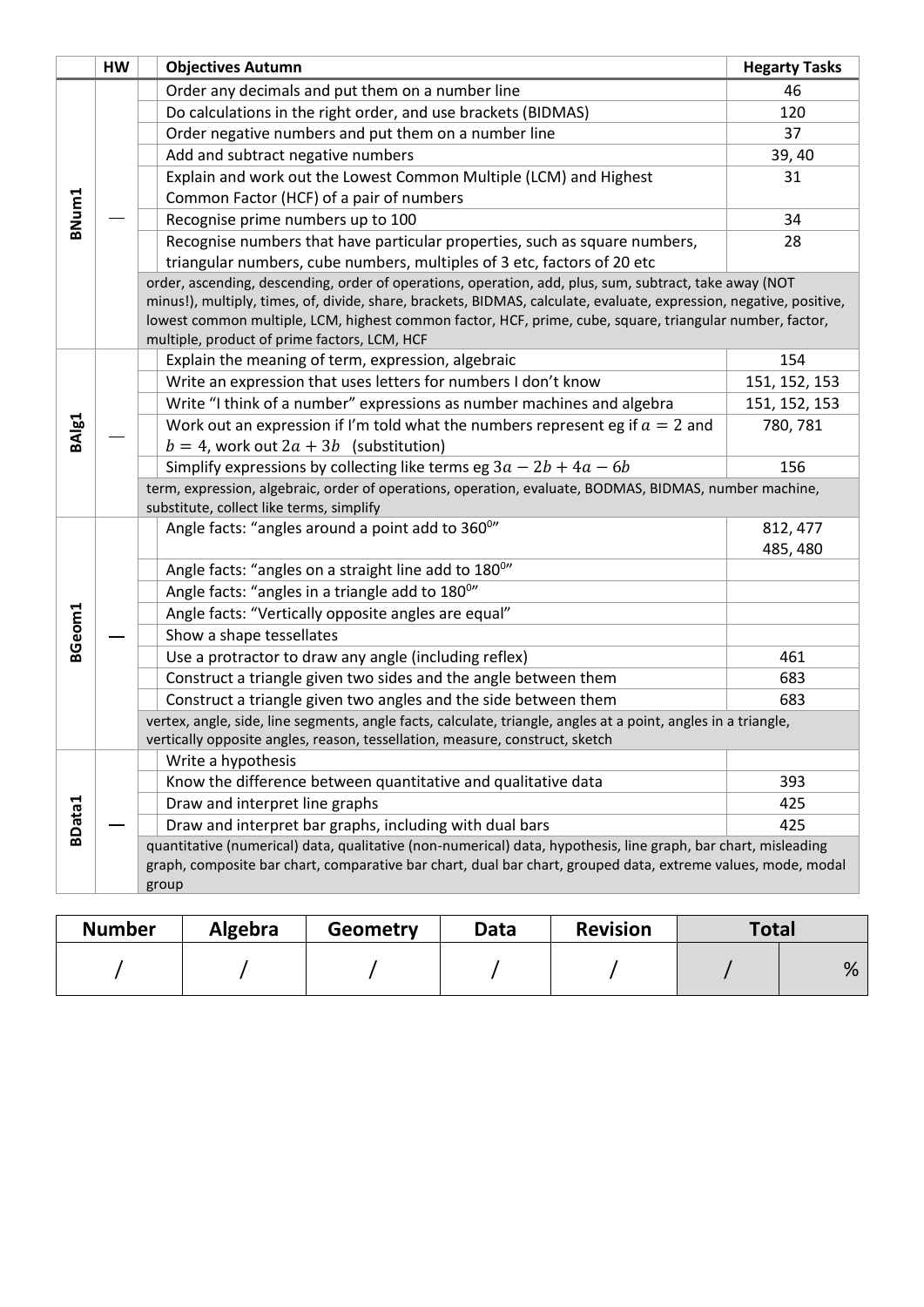|                    | <b>HW</b> |                                                            | <b>Objectives Spring</b>                                                                                                                                           | <b>Hegarty Tasks</b> |  |  |  |
|--------------------|-----------|------------------------------------------------------------|--------------------------------------------------------------------------------------------------------------------------------------------------------------------|----------------------|--|--|--|
|                    |           |                                                            | Multiply a 3 digit by a 2 digit number                                                                                                                             | 21                   |  |  |  |
|                    |           |                                                            | Multiply a decimal by a whole number in my head                                                                                                                    | 48                   |  |  |  |
|                    |           |                                                            | Divide a 3 digit by a 2 digit number                                                                                                                               | 22                   |  |  |  |
| BNum2              |           |                                                            | Divide a short decimal by a whole number in my head                                                                                                                | 49                   |  |  |  |
|                    |           |                                                            | Round a number to the nearest 10, 100, 1000, million                                                                                                               | 17                   |  |  |  |
|                    |           |                                                            | Round a number to 1 or 2 decimal places                                                                                                                            | 56                   |  |  |  |
|                    |           |                                                            | Use rounding to work out a rough answer                                                                                                                            | 131                  |  |  |  |
|                    |           |                                                            | multiplication, division, round, power of 10, decimal place, estimate, integer                                                                                     |                      |  |  |  |
|                    |           |                                                            | Make equivalent equations                                                                                                                                          |                      |  |  |  |
|                    |           |                                                            | Explain the idea of balancing equations                                                                                                                            |                      |  |  |  |
| BAlg <sub>2</sub>  |           |                                                            | Solve equations with two operations, eg $2x + 5 = 11$                                                                                                              | 177                  |  |  |  |
|                    |           |                                                            | Solve equations with x on both sides, eg $4x - 2 = 3x - 1$                                                                                                         | 184                  |  |  |  |
|                    |           | unwrapping, inverse operation, balancing, equals, brackets |                                                                                                                                                                    |                      |  |  |  |
|                    |           |                                                            | Work out missing lengths on shapes made up of rectangles                                                                                                           |                      |  |  |  |
|                    |           |                                                            | Work out the area and perimeter of shapes made up of rectangles                                                                                                    | 550, 551, 555        |  |  |  |
|                    |           |                                                            | Work out the area of a parallelogram                                                                                                                               | 556                  |  |  |  |
| BGeom <sub>2</sub> |           |                                                            | Work out the area of a triangle                                                                                                                                    | 557                  |  |  |  |
|                    |           |                                                            | Work out the area of a trapezium                                                                                                                                   | 559                  |  |  |  |
|                    |           |                                                            | Work out the area of compound shapes (made up of rectangles, triangles,                                                                                            | 558                  |  |  |  |
|                    |           |                                                            | parallelograms and trapeziums)                                                                                                                                     |                      |  |  |  |
|                    |           |                                                            | area, square centimetre (etc), perimeter, length, centimetre (etc), rectangle, compound shape, triangle,<br>parallelogram, trapezium, base, height, parallel sides |                      |  |  |  |
|                    |           |                                                            | Find the mean                                                                                                                                                      | 405                  |  |  |  |
|                    |           |                                                            | Find the mode and modal group                                                                                                                                      | 404                  |  |  |  |
|                    |           |                                                            | Find the median for an even number of data values                                                                                                                  | 409                  |  |  |  |
| <b>BData2</b>      |           |                                                            | Use the averages and range to compare two sets of data                                                                                                             |                      |  |  |  |
|                    |           |                                                            | Decide which average is most useful                                                                                                                                |                      |  |  |  |
|                    |           |                                                            | Work out the data values if I'm told the mode, median, mean and range                                                                                              | 419,420              |  |  |  |
|                    |           |                                                            | average, mean, median, mode, modal, bimodal, trimodal, BIDMAS, hypothesis, range, data value, data sets                                                            |                      |  |  |  |

| <b>Number</b> | Algebra | Geometry | Data | <b>Revision</b> | Total |   |
|---------------|---------|----------|------|-----------------|-------|---|
|               |         |          |      |                 |       | % |